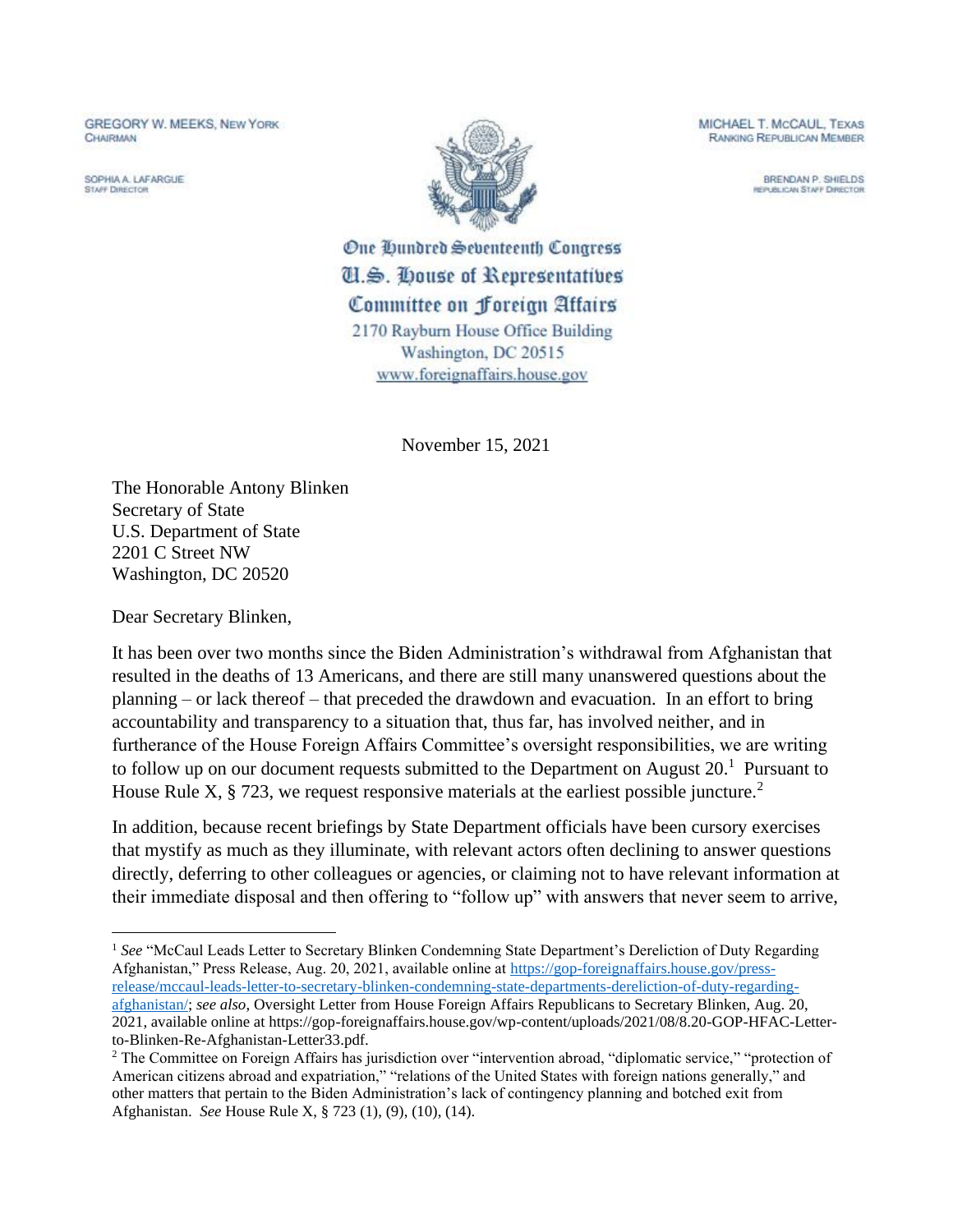we request the individuals listed below appear for transcribed interviews conducted by committee staff.

The purpose of the transcribed interviews is to establish a more detailed record regarding topics such as: the number of American Citizens and Lawful Permanent Residents who still reside in Afghanistan (in public media accounts, the Department's own employees have recently called the magic number 100, which was repeated by senior Department officials for over a month, "absurd,"<sup>3</sup> and now the number has been confirmed to be significantly larger but is still unclear<sup>4</sup>); the mechanism(s) for continued evacuations; any agreements reached with the Taliban and third countries; counterterrorism (CT) and over-the-horizon (OTH) capabilities and realities; processing Special Immigrant Visa (SIV) applications and P1/P2 refugee referrals; the operations and decisions of various bureaus from April 2021 (when President Biden made his withdrawal announcement) through August 2021 (when Kabul fell); the internal deliberations of the Afghanistan Task Force, SIV Task Force, CARE Task Force, and other task forces and decision to wait to convene some of these until late July, August, and even October; the Administration's foreign assistance policy in Afghanistan moving forward; the Department's coordination and disconnects with the Department of Defense and USAID; Embassy Kabul's Emergency Action Plan (EAP), decision to destroy sensitive documents like visa applications and passports, and calling on DoD to move arms stored at the embassy; the timing of the NEO decision; the Department's approvals and blocking of private charter flights, and role in vetting of the same; the Department's current Afghanistan-focused operations in Doha; operations at and future plans for DoD "lilypads;" potential reimbursements to private charter groups that have supplied food and safe houses to at-risk Afghans; the Department's failure to answer congressional offices and assist with constituent emergencies in Afghanistan; and others.

The officials we request appear for transcribed interviews are the following:

- 1. Suzy George, Chief of Staff to U.S. Secretary of State
- 2. Brian McKeon, U.S. Deputy Secretary of State for Management and Resources
- 3. Carol Perez, Acting Under Secretary of State for Management
- 4. Laura Dogu, CONUS Coordinator
- 5. John Bass, former Ambassador to Afghanistan and State Department lead of evacuation efforts at Hamid Karzai International Airport

<sup>3</sup> *See* "So CA/OCS May Survive a Funding Crunch Only to Fall Apart at the Seams?", *Diplopundit*, Oct. 7, 2021 ("LEADERSHIP OBSESSES OVER NUMBERS AS EXHAUSTION BITES…Somebody noted to us that 'The idea that 'around 100 citizens' remain in Afghanistan is absurd, as we never knew how many were there in the first place. And if it is such a low number who are posts from Mexico to Pakistan calling?'").

<sup>4</sup> Jennifer Hansler, "Close to 200 Americans are still seeking to leave Afghanistan, State Department tells congressional staff," *CNN*, Oct. 22, 2021, available online at https://www.cnn.com/2021/10/22/politics/us-citizensafghanistan-withdrawal-biden-admin/index.html (stating number of U.S. citizens in Afghanistan to be 363); Rachel Bade, Eli Okun, and Garrett Ross, *Politico* Playbook, Oct. 26, 2021, available online at

https://www.politico.com/newsletters/playbook-pm/2021/10/26/threats-red-lines-and-roadblocks-stand-in-way-of-adeal-494848?tab=most-read (stating DoD Under Secretary of Defense for Policy Colin Kahl confirmed number to be about 450); Jack Detsch et al, "State Department: Thousands of U.S. Residents Still Stuck in Afghanistan," *Foreign Policy*, November 3, 2021, available online at https://foreignpolicy.com/2021/11/03/state-departmentafghanistan-us-residents/.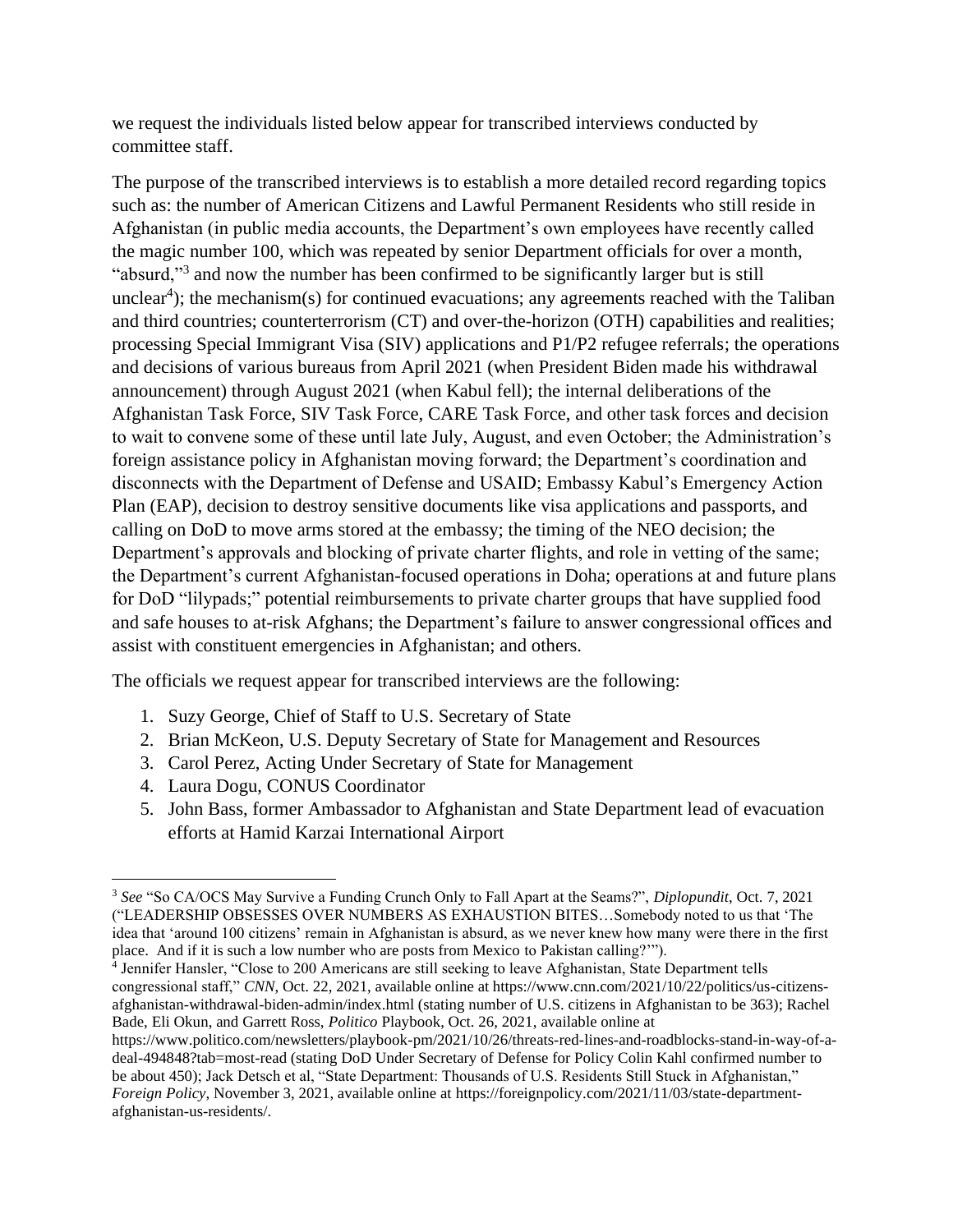- 6. Scott Weinhold, Assistant Chief of Mission, U.S. Embassy Kabul
- 7. Ross Wilson, Chargé d'Affaires, U.S. Embassy Kabul
- 8. James Morris, Department approver of flight manifests
- 9. Rena Bitter, Assistant Secretary, Bureau of Consular Affairs
- 10. Ian Brownlee, former Acting Assistant Secretary, Bureau of Consular Affairs
- 11. Ian Hillman, Senior Advisor, Visa Office, Consular Affairs
- 12. Nancy Izzo Jackson, Senior Bureau Official, Bureau of Population, Refugees, and Migration
- 13. Larry Bartlett, Director of Admissions, Population, Refugees and Migration
- 14. Dean Thompson, head of Department's Afghanistan Task Force and Principal Deputy Assistant Secretary, Bureau of South and Central Asian Affairs
- 15. Mark Evans, Deputy Assistant Secretary, Bureau of South and Central Asian Affairs
- 16. Todd Brown, Acting Assistant Secretary, Bureau of Diplomatic Security
- 17. Greg Sherman, Deputy Assistant Secretary and Assistant Director of High Threat Programs Directorate, Bureau of Diplomatic Security
- 18. Kevin O'Keefe, Director, Office of Security Assistance, Bureau of Political-Military Affairs
- 19. Tracey Jacobson, Operation Allies Welcome State Department Liaison
- 20. Beth Jones, Coordinator for Afghan Relocation Efforts
- 21. Virginia Palmer, CARE Task Force Lead for Third Country Operations
- 22. Shannon Farrell, CARE Task Force Lead for CONUS Operations
- 23. Karen Decker, CARE Task Force Lead for American Inbound Flight Manifests
- 24. Evyenia Sidereas, Director, Arabian Peninsula, Bureau of Near East Asian Affairs
- 25. Brett Holmgren, Assistant Secretary, Bureau of Intelligence and Research
- 26. Salman Ahmed, Director, Policy Planning Staff
- 27. Maureen Cormack, Dean of Foreign Service Institute
- 28. Dafna Rand, Director of the Office of Foreign Assistance
- 29. Richard Visek, Acting Legal Adviser
- 30. Karen Freeman, Acting USAID Assistant Administrator, Bureau for Asia
- 31. Mark Walther, USAID Director of Acquisition and Assistance
- 32. Sarah Charles, Assistant Administrator, Bureau of Humanitarian Assistance
- 33. Karen Freeman, Acting USAID Assistant Administrator, Bureau for Asia
- 34. Tina Dooley-Jones, USAID Mission Director Afghanistan

Please direct the above officials to schedule their interviews as soon as possible. Your refusal to provide the requested documents and interviews would not only prevent the Committee from fully investigating the matters outlined above but also impede Congress' ability to fulfill its Constitutional responsibilities to protect our national security.

If you have any questions, please contact staff for the Committee on Foreign Affairs at (202) 226-8467.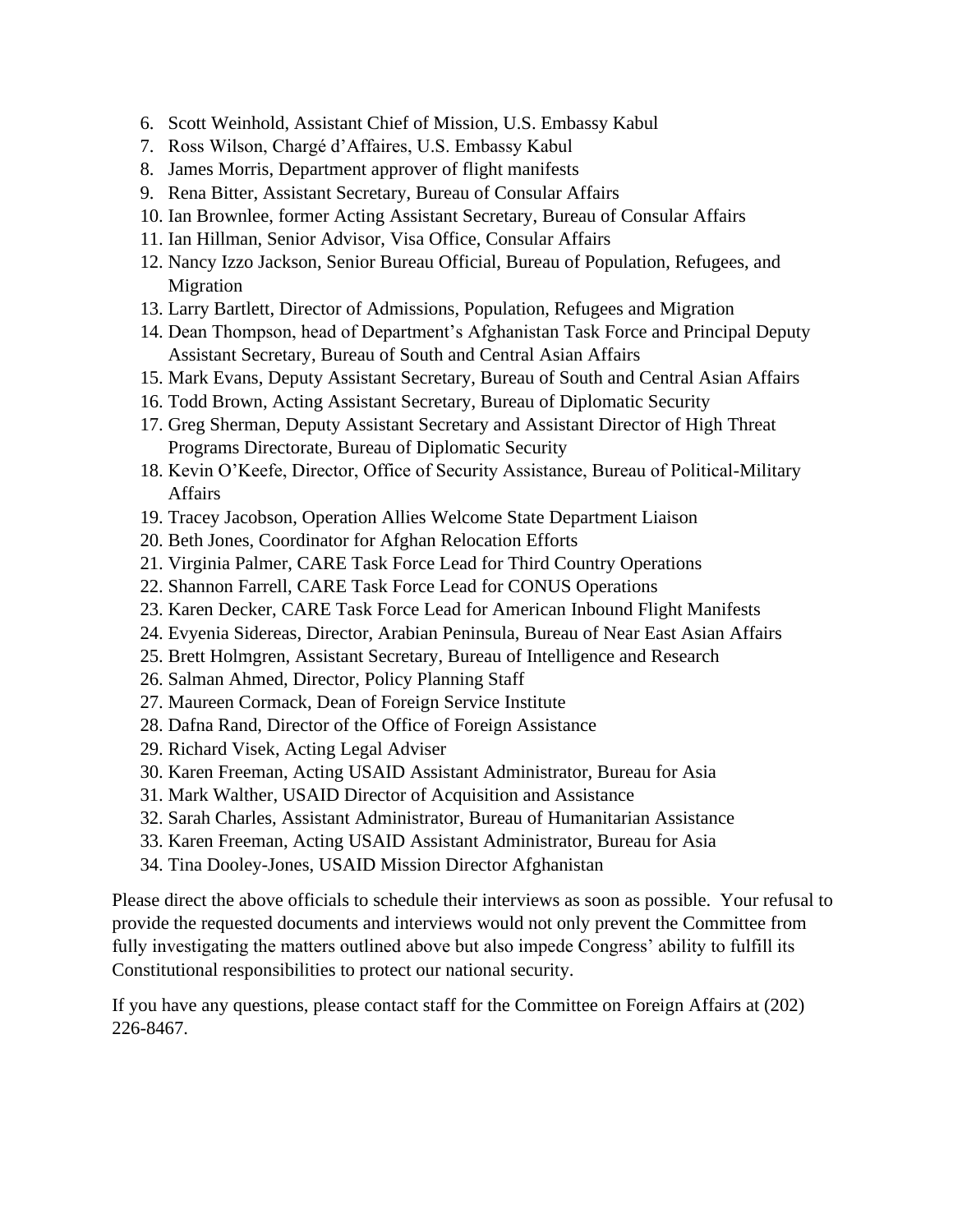Sincerely,

 $\overline{\phantom{a}}$ 

MICHAEL T. McCAUL CHRISTOPHER H. SMITH Ranking Member Member Member of Congress House Foreign Affairs Committee

re Cha  $\mathcal{L} = \{ \mathcal{L} \mathcal{L} \mathcal{L} \mathcal{L} \mathcal{L} \mathcal{L} \mathcal{L} \mathcal{L} \mathcal{L} \mathcal{L} \mathcal{L} \mathcal{L} \mathcal{L} \mathcal{L} \mathcal{L} \mathcal{L} \mathcal{L} \mathcal{L} \mathcal{L} \mathcal{L} \mathcal{L} \mathcal{L} \mathcal{L} \mathcal{L} \mathcal{L} \mathcal{L} \mathcal{L} \mathcal{L} \mathcal{L} \mathcal{L} \mathcal{L} \mathcal{L} \mathcal{L} \mathcal{L} \mathcal{L} \$ 

STEVE CHABOT JOE WILSON

 $\overline{\phantom{a}}$  ,  $\overline{\phantom{a}}$  ,  $\overline{\phantom{a}}$  ,  $\overline{\phantom{a}}$  ,  $\overline{\phantom{a}}$  ,  $\overline{\phantom{a}}$  ,  $\overline{\phantom{a}}$  ,  $\overline{\phantom{a}}$  ,  $\overline{\phantom{a}}$  ,  $\overline{\phantom{a}}$  ,  $\overline{\phantom{a}}$  ,  $\overline{\phantom{a}}$  ,  $\overline{\phantom{a}}$  ,  $\overline{\phantom{a}}$  ,  $\overline{\phantom{a}}$  ,  $\overline{\phantom{a}}$ 

SCOTT PERRY DARRELL ISSA

 $\overline{\phantom{a}}$ 

ADAM KINZINGER LEE ZELDIN Member of Congress Member of Congress

hu Wagu

ANN WAGNER BRIAN MAST

 $\overline{\phantom{a}}$ 

BRIAN FITZPATRICK TIM BURCHETT Member of Congress Member of Congress

Clin Smi

Wilson

Member of Congress Member of Congress

Member of Congress Member of Congress

 $\overline{\phantom{a}}$  ,  $\overline{\phantom{a}}$  ,  $\overline{\phantom{a}}$  ,  $\overline{\phantom{a}}$  ,  $\overline{\phantom{a}}$  ,  $\overline{\phantom{a}}$  ,  $\overline{\phantom{a}}$  ,  $\overline{\phantom{a}}$  ,  $\overline{\phantom{a}}$  ,  $\overline{\phantom{a}}$  ,  $\overline{\phantom{a}}$  ,  $\overline{\phantom{a}}$  ,  $\overline{\phantom{a}}$  ,  $\overline{\phantom{a}}$  ,  $\overline{\phantom{a}}$  ,  $\overline{\phantom{a}}$ 

Member of Congress Member of Congress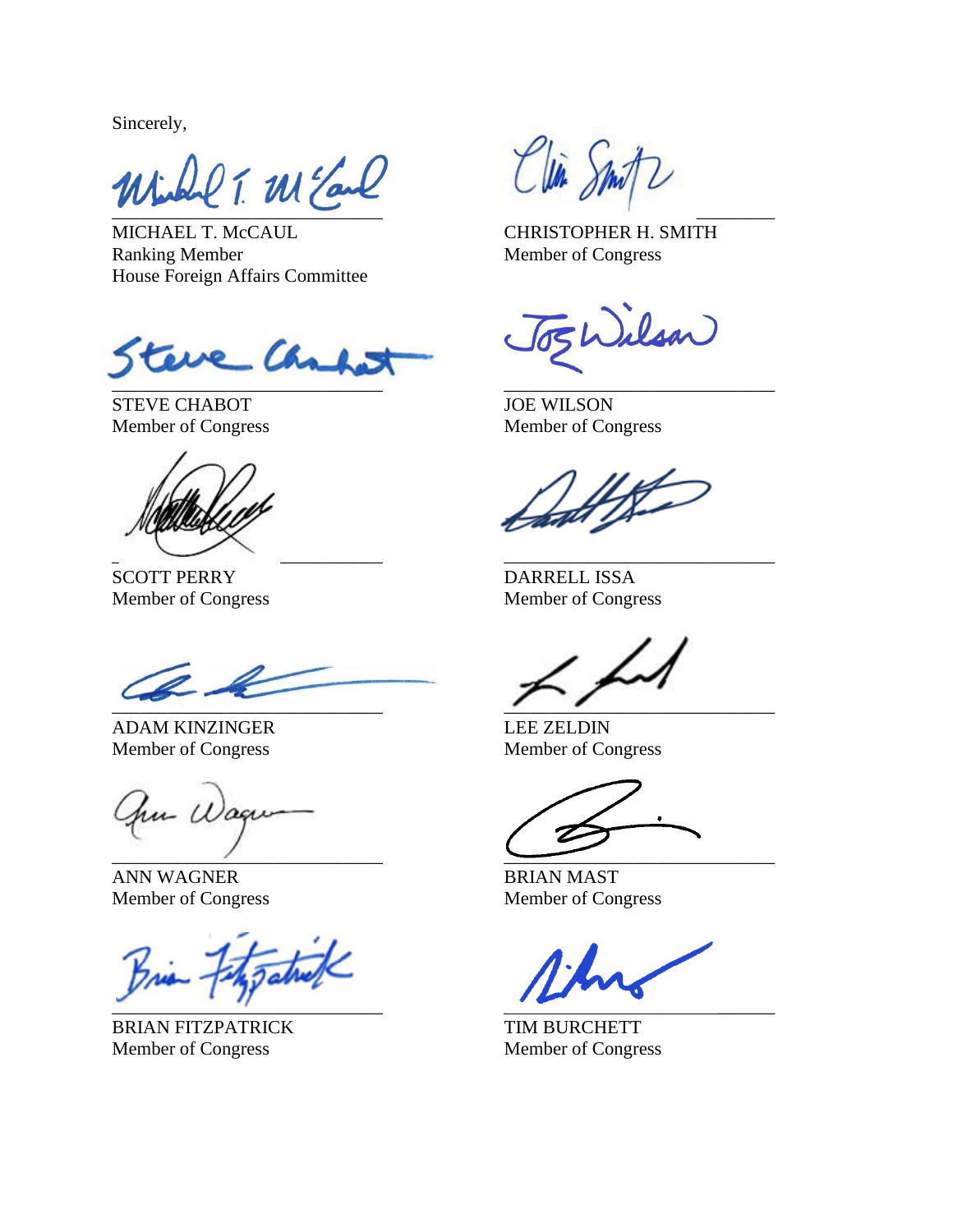$\overline{\phantom{a}}$  , and the contract of  $\overline{\phantom{a}}$ 

MARK E. GREEN, M.D. ANDY BARR Member of Congress Member of Congress



W. GREGORY STEUBE DAN MEUSER Member of Congress Member of Congress

Claudia (Tennen

CLAUDIA TENNEY AUGUST PFLUGER Member of Congress Member of Congress

 $\frac{1}{2}$ 

NICOLE MALLIOTAKIS PETER MEIJER<br>Member of Congress Member of Congr

 $\overline{\phantom{a}}$ 

RONNY L. JÁCKSON YOUNG KIM Member of Congress Member of Congress

Umplaya  $\mathcal{L}$  , where  $\mathcal{L}$ 

MARIA E. SALAZAR Member of Congress

Member of Congress